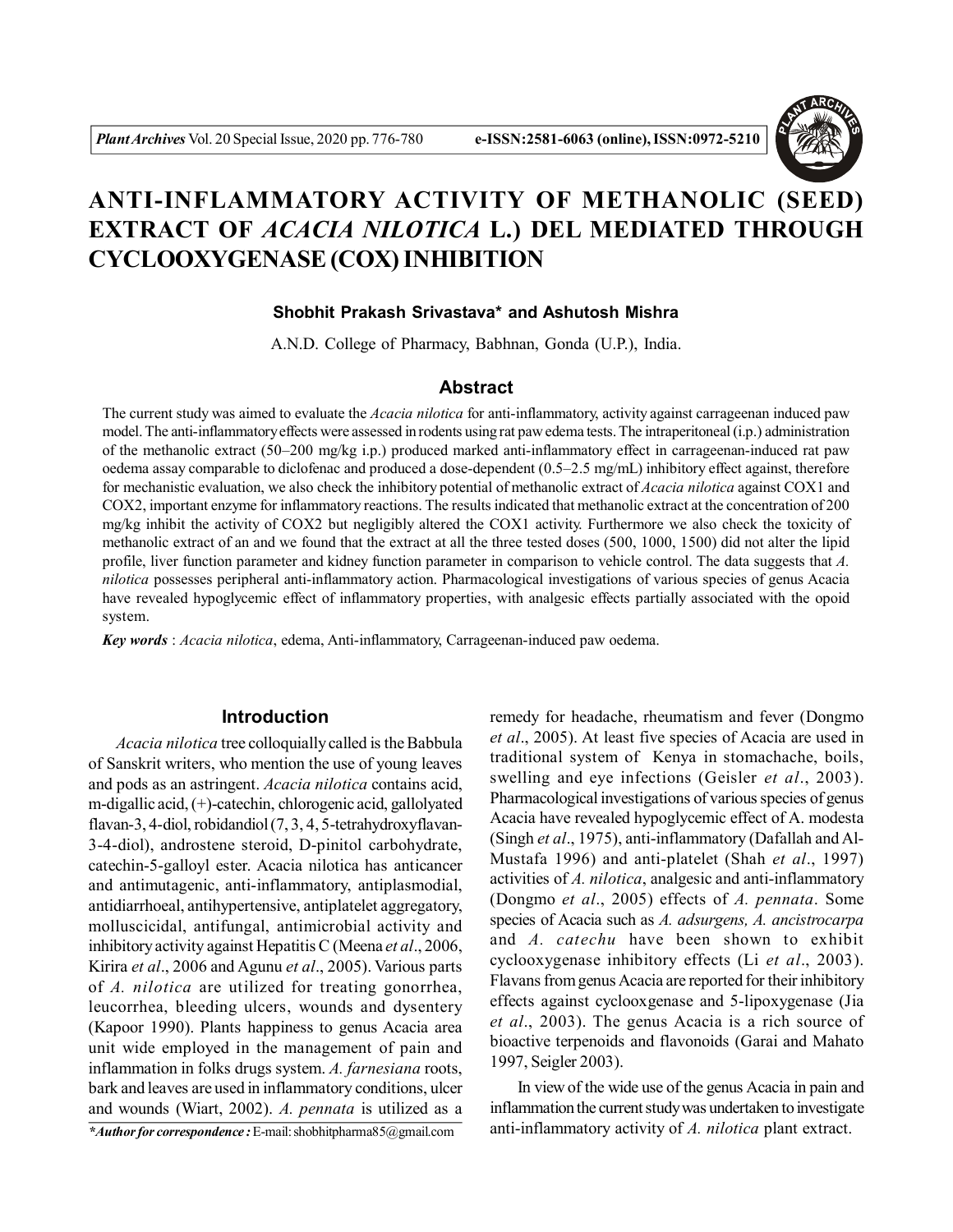## **Materials and Methods**

## **Plant Material**

The seed of *Acacia nilotica* were procured in the month of December 2016 from Kisan Seed company, Lucknow India. The plant material was taxonomically identified by the National Botanical Research Institute (N.B.R.I.) Lucknow (Uttar Pradesh), India and the Voucher Specimen (LWG) was retained in Department for future reference.

#### **Preparation of Extract**

The plant material was shade dried at room temperature and coarsely powdered by a pulveriser. The powdered plant material was successively extracted in a Soxhlet apparatus with methanol (MeOH) solvent to get respective extract. The extract was filtered concentrated to dryness under vacuum on a rotary evaporator to give the dried residues of extract. The crude extract thus obtained, as a semisolid mass, was stored in the refrigerator for use in the various experimental protocols.

# **Animals**

All the experiments were carried out using any sex, Wistar rats (150-200 g) were obtained from animal house, CDRI, Lucknow U.P., India. On arrival the animals were placed at random and allocated to treatment groups in polypropylene cages with paddy husk as bedding. Animals were housed at a temperature of  $24 \pm 2$ <sup>o</sup>C and relative humidity of 30-70%. A 12:12 light: day cycle was followed. All animals were allowed to free access to water and fed with standard commercial rat chew pallets (M/s. Hindustan Lever Ltd, Mumbai). All the experimental procedures and protocols used in this study were reviewed by the Institutional Animal Ethics Committee (Register Number: 1585/PO/E/5/11/CPCSEA) and were in accordance with the guidelines of the CPCSEA, Ministry of Forests and Environment, Government of India.

#### **Phytochemical analysis**

The methanolic extract of *A. nilotica* was screened for the presence of various phytochemical constituents such as alkaloids, flavonoids, saponins, glycosides, proteins, steroids and tannins according to the previously described method (Edeoga *et al*., 2005, Sofowora, 1993).

**Table 2:** Qualitative analysis with methanol extract.

| S. No. | <b>Test</b>   | <b>Inference</b> |
|--------|---------------|------------------|
|        | Alkaloids     | $+ve$            |
| 2      | Tannins       | $+ve$            |
| 3      | Carbohydrates | $+ve$            |
|        | Flavonoids    | $+ve$            |
| 5      | Glycosides    | $-ve$            |
| 6      | Steroids      | $-ve$            |
|        | Protien       | $-ve$            |
|        | Foam test     | $+ve$            |

## **Investigation of crude extracts for COX inhibitory activity**

The methanolic extracts of *A. nilotica* was subjected to preliminary screening for *in vitro* COX1 and COX2 inhibition in a COX catalyzed prostaglandin biosynthesis assay at 100 µg/mL concentration. Of extract three were short-listed for further detail studies based on the significant COX inhibitory activity (Table 1).

#### **Acute toxicity test**

Different doses of the methanolic extract of *A. nilotica* (500, 1,000, 1,500, mg/kg) were injected intraperitoneal (i.p.) to mice (20–25g) divided into separate groups, each consisting of six animals. The animals were observed for 7 days after administration of the extract for any acute toxicity symptoms, *e.g.*, behavioral symptoms. After seven days, the blood was collected from retero-orbital plexus. The serum was separated for biochemical analysis.

# **Investigation of crude extracts for COX inhibitory activity**

The results of the preliminary screening of extracts were compared with the curcumin & MeOH extracts of *A. nilotica* showed comparable COX1 and COX2 inhibitory activity as that of curcumin. Therefore, these were subjected to further investigation.

# **Carrageenan induced rat paw edema assay (antiinflammatory activity)**

The carrageenan-induced hind paw edema test was conducted according to Winter *et al*., (1962). Rats divided randomly into different groups of 5–8 animals were

**Table 1:** Screening of crude extracts for *in vitro* COX-1 and COX-2 inhibitory activity

|         | S. Plant name Extracts |                                                                                | Percentage Inhibition at   |                                                                 |  |
|---------|------------------------|--------------------------------------------------------------------------------|----------------------------|-----------------------------------------------------------------|--|
| $N_{0}$ |                        |                                                                                | 100 μg/mL extract/standard |                                                                 |  |
|         |                        |                                                                                |                            | $COX-1$ inhibition <sup>a</sup> $COX-2$ inhibition <sup>a</sup> |  |
|         | A. nilotica   MeOH     |                                                                                | $63.58 \pm 1.42$           | $78.94 \pm 1.52$                                                |  |
|         |                        | $\vert$ Curcumin <sup>b</sup> $\vert$ Dichloromethane $\vert$ 84.42 $\pm$ 1.22 |                            | $46.20 \pm 0.96$                                                |  |

<sup>a</sup> Percent inhibition expressed as mean  $\pm$  S.E.M. (n=3);<sup>b</sup> Reference standard.

injected subcutaneously into the plantar surface of the hind paw with 0.05 mL of freshly prepared 1% carrageenan (prepared in distilled water). Different doses of plant extract (50–200 mg/ kg i.p.) or diclofenac sodium (20 mg/kg) were injected i.p., 30 min before the administration of carrageenan. The control animals received the same volume of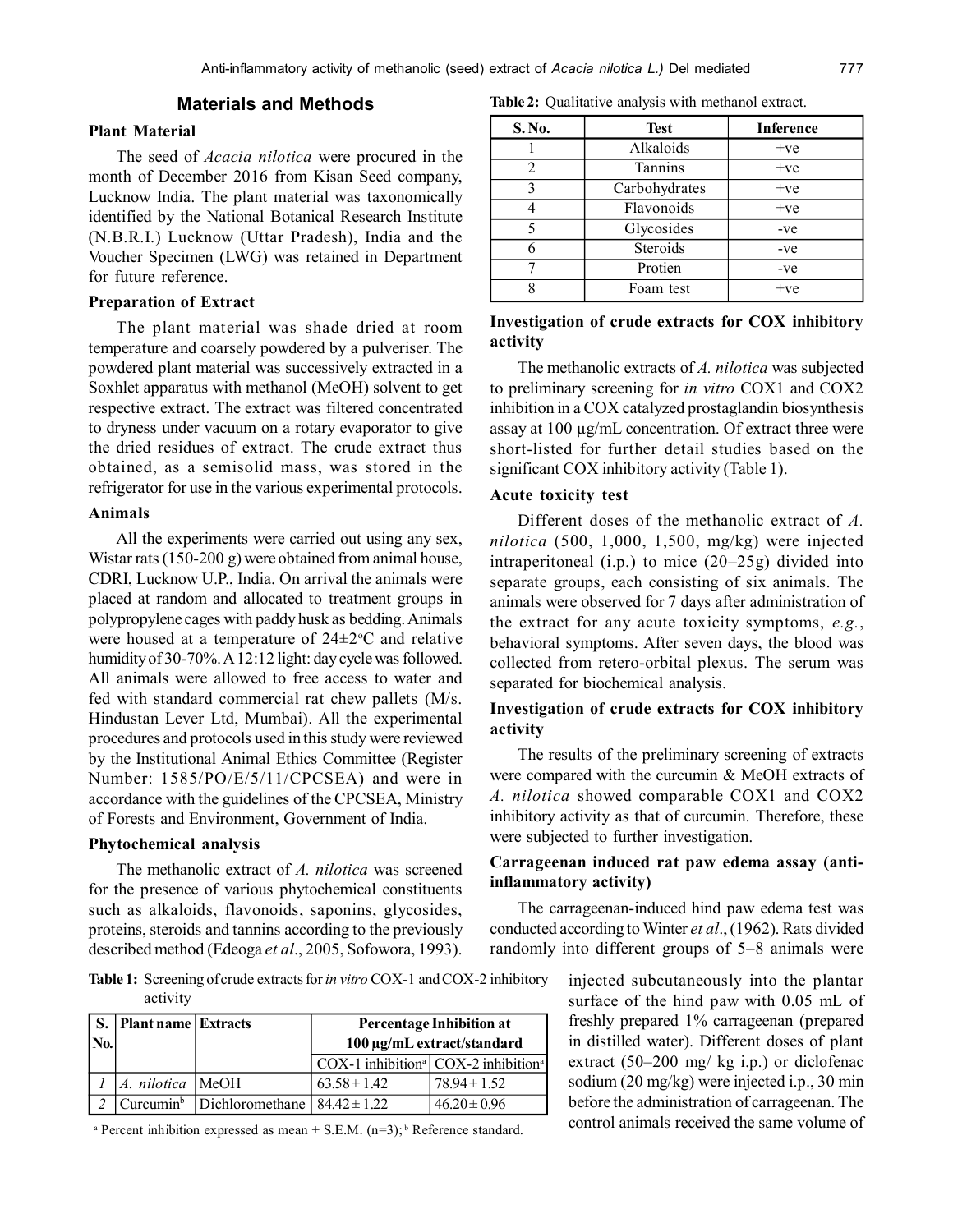| S.  | Dose              | <b>Triglyceride</b>                                                                          | HDL              | <b>Bilirubin</b>  | <b>Cholesterol</b> |
|-----|-------------------|----------------------------------------------------------------------------------------------|------------------|-------------------|--------------------|
| No. |                   | (mg/dl)                                                                                      | (mg/dl)          | (mg/dl)           | (mg/dl)            |
|     | Control           | $283.83 \pm 16.25$                                                                           | $14.58 \pm 1.28$ | $0.389 \pm 0.023$ | $105.26 \pm 8.26$  |
| 2   | 500 <sub>mg</sub> | $305.58 \pm 22.62$   17.48 $\pm 1.32$   0.419 $\pm 0.061$                                    |                  |                   | $100.62 \pm 5.04$  |
| 3   | $1000$ mg         | $314.68 \pm 28.52$   16.56 $\pm 1.39$   0.437 $\pm$ 0.028                                    |                  |                   | $90.56 \pm 8.29$   |
| 4   | 1500mg            | $\left[298.52 \pm 22.42\right]$ $\left[13.84 \pm 2.21\right]$ $\left[0.384 \pm 0.015\right]$ |                  |                   | $95.67 \pm 7.24$   |

**Table 3:** Lipid profile parameters.

the vehicle. Rat paw puffiness was assessed by volume displacement technique (plethysmometerUgoBasile 7150) before and when gum injection at 1, 2, 3 and 4 h. Difference in paw volume, determined before and after injection of the phlogistic agent indicated the severity of oedema. The % inhibition of the inflammation was determined for each animal by comparison with controls and calculated by the following formula:

%I ¼ 1 —  $\delta$ dt=dcÞ × 100

where "dt" is that the distinction in paw volume within the drug- treated cluster and ''dc'' the distinction in paw volume up to the mark cluster. "I" stands for inhibition.

### **Lipid profile estimation**

The lipid profile was estimated by using four measurements *i.e.* Triglycerides, Cholesterol, HDL-Cholesterol. The Siemens kits were used for the estimation and the experiments were carried out as per the manufacturer's protocol. The results expressed in **Table 4:** Liver Function Parameters.

| S. No. Dose   |                   | <b>SGOT(U/L)</b> | <b>SGPT(U/L)</b>  | <b>ALKP(U/L)</b>  |
|---------------|-------------------|------------------|-------------------|-------------------|
|               | Control           | $39.85 \pm 3.26$ | $90.84 \pm 3.46$  | $97.42 \pm 8.28$  |
| $\mathcal{L}$ | 500 <sub>mg</sub> | $42.45 \pm 1.79$ | $94.28 \pm 6.25$  | $99.47 \pm 5.23$  |
| $\mathcal{R}$ | $1000$ mg         | $47.62 \pm 4.38$ | $97.82 \pm 8.51$  | $104.76 \pm 8$ .  |
|               | $1500$ mg         | $50.26 \pm 7.84$ | $102.25 \pm 5.94$ | $112.21 \pm 9.76$ |

|  |  |  | Table 5: Kidney function Parameters. |
|--|--|--|--------------------------------------|
|--|--|--|--------------------------------------|

| S.  | <b>Dose</b>        | <b>Creatinine</b> | <b>Blood Urea</b> | <b>Uric Acid</b> |
|-----|--------------------|-------------------|-------------------|------------------|
| No. |                    | (mg/dl)           | Nitrogen (mg/dl)  | (mg/dl)          |
|     | Control            | $1.34 \pm 0.024$  | $13.54 \pm 1.06$  | $2.84 \pm 0.015$ |
| 2   | 500 <sub>mg</sub>  | $1.46 \pm 0.018$  | $14.08 \pm 1.14$  | $2.91 \pm 0.022$ |
| 3   | 1000mg             | $1.56 \pm 0.031$  | $14.86 \pm 0.84$  | $3.04 \pm 0.007$ |
| 4   | 1500 <sub>mg</sub> | $1.79 \pm 0.076$  | $15.69 \pm 2.23$  | $3.48 \pm 0.032$ |
|     |                    |                   |                   |                  |
| 18  |                    |                   |                   |                  |
| 16  |                    |                   |                   | $\mathbf{r}$     |





## terms of mg/dl.

## **Liver function test**

The liver function was estimated by using four measurements *i.e.* SGOT, SGPT, ALKP. The Siemens kits were used for the estimation and the experiments were carried out as per the manufacturer's protocol. The results

expressed in terms of U/L.

# **Kidney function test**

The kidney function was estimated by using four measurements *i.e.* Creatinine, BUN, Uric acid. The Siemens kits were used for the estimation and the experiments were carried out as per the manufacturer's protocol. The results expressed in terms of mg/dl.

#### **Results**

#### **Phytochemical analysis**

The results of the qualitative phytochemical screening of *A. nilotica* methanolic seed extract are summarized in table 1. Previous phytochemical studies on *A. nilotica* have revealed some commonly known compounds such as quercetin, kaempherol and b-sitosterol (Khan, 2004).

#### **Acute toxicity test**

The animals treated with high doses of plant extract (1,000 mg/kg) showed did not significantly altered the normal profiling of liver and safe upto1000mg/kg.

# **Anti-inflammatory activity**

The subplantar injection of carrageenan produced a localized edema that reached to its maximum at the third hour after injection. The localized inflammatory response illustrated by increase in paw volume was sustained for 4 hrs. and gradually declined after this time.

Table 2 demonstrate that methanolic extract of *A.nilotica* (50–200mg/kg i.p.) reduced the paw edema at third hour after carrageenan administration, with maximum inhibition being 58.33% at 200mg/kg. The early phase of the carrageenan-induced edema was not affected by the plant extract (data not shown). The difference between the paw volume of the control and extracttreated animals was statistically significant  $(P \setminus 0.01)$  at the third hour of observation. The standard drugs diclofenac sodium (20 mg/kg i.p.) produced 83.34% inhibition of the carrageenan-induced edema.

Values represent mean  $\pm$  SEM. Different doses of *A. nilotica* or diclofenac sodium were injected i.p., 30 min prior to the administration of carrageenan. Animals were injected subcutaneously into the plantar surface of the hind paw with 0.05 ml of freshly prepared 1%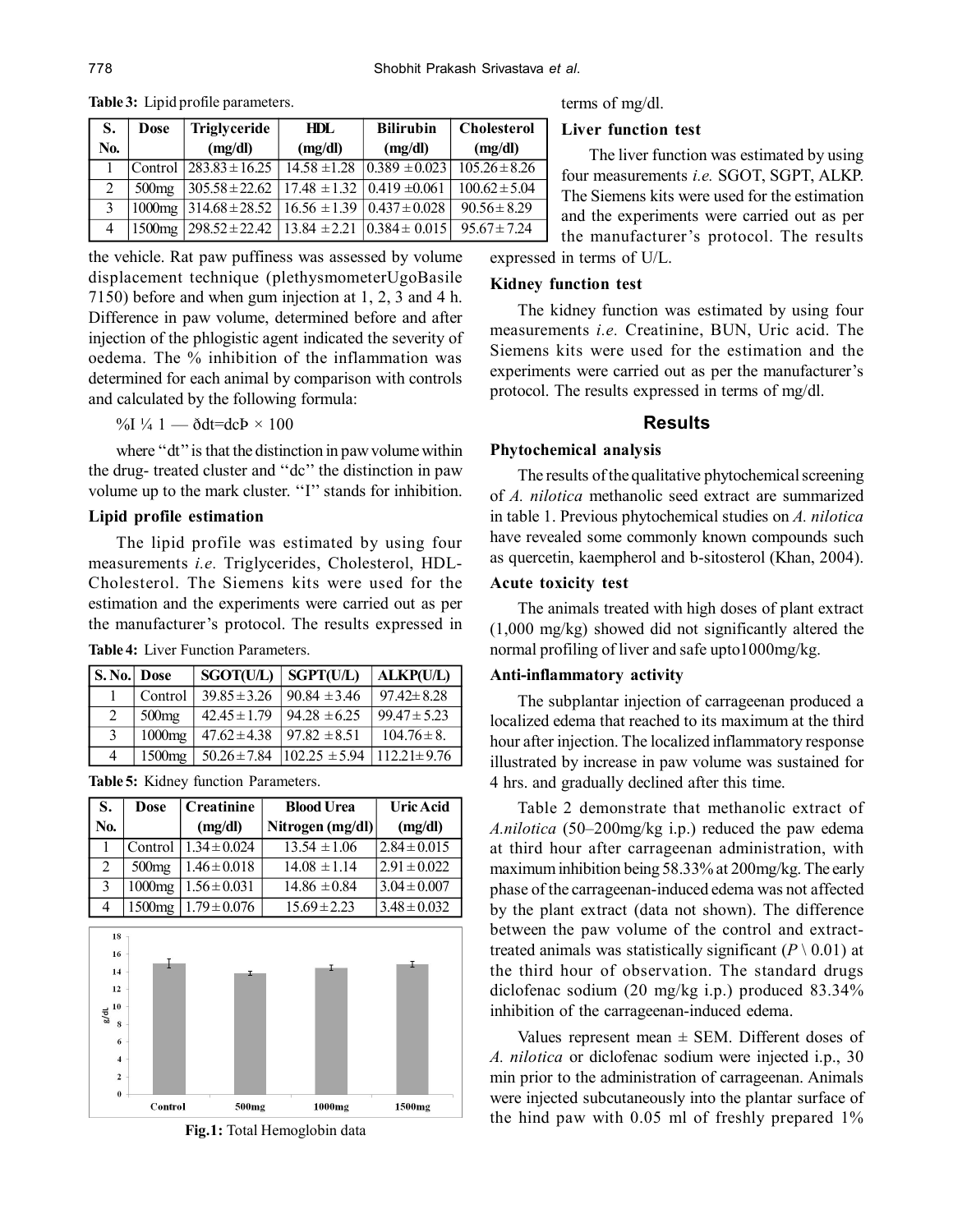| <b>Treatment</b> | <b>Dose</b> | Initial paw     | <b>Pawvolume</b> Increase in                                    |           | $\frac{0}{0}$ |
|------------------|-------------|-----------------|-----------------------------------------------------------------|-----------|---------------|
|                  |             |                 | (mg/kg i.p.)  volume (ml)  at 3rd hour  paw volume   Inhibition |           |               |
| Control          | Saline      | $0.89 \pm 0.03$ | $1.01 \pm 0.01$                                                 | 0.12      |               |
|                  | 1ml/kg)     |                 |                                                                 |           |               |
| Acacia           | 50          | $0.91 \pm 0.01$ | $1.02 \pm 0.02$                                                 | 0.11      | 8.33          |
| nilotica         | 100         | $0.94 \pm 0.03$ | $1.01 \pm 0.04$                                                 | $0.07**$  | 41.66         |
|                  | 200         | $0.99 \pm 0.02$ | $1.04 \pm 0.03$                                                 | $0.03**$  | 58.33         |
| Diclofenac       | 20          | $1.01 \pm 0.03$ | $1.03 \pm 0.02$                                                 | $0.03***$ | 83.34         |
| sodium           |             |                 |                                                                 |           |               |

**Table 6:** Effect of the methanolic extract of *A. nilotica*and diclofenac sodium on carrageenan-induced paw edema in rats

carrageenan (prepared in distilled water). The control animals received same volume of the vehicle. Rat paw oedema was assessed by plethysmometer (UgoBasile 7150) before and at third hour after carrageenan injection. Difference in paw volume, determined before and after carrageenan injection indicated the severity of oedema. \*\* $P \setminus 0.01$  compared with control.

# **Discussion**

Large numbers of plants belonging to genus Acacia are used in folk medicine in pain and inflammatory conditions (Geisler *et al*., 2003, Dongmo *et al*., 2005). This prompted us to investigate an indigenous medicinal plant. Peripherally, analgesic drugs such as diclofenac and aspirin and medicinal plants with folkloric use in the management of pain and inflammation such as Asparagus pubescens and Quasiaamara (Okpo *et al*., 2001, Nwafor and Okwuasaba, 2003, Toma *et al*., 2003) have shown analgesic effect in acetic acid-induced writhing in mice.

Based on above findings and folkloric use of various species of genus Acacia in inflammatory conditions, we decided to investigate its anti-inflammatory effect in carrageenan-induced rat paw edema model. The plant extract of A. nilotica exhibited marked anti-inflammatory effect similar to that observed with diclofenace sodium used as a reference compound. The carrageenan-induced acute inflammation is believed to be biphasic the early phase in which the edema production is mediated by histamine and serotonin and the late phase in which the vascular permeability is maintained by bradykinin and prostaglandins (Di Rosa *et al*., 1971, Burch and DeHaas, 1990). It has been reported that second phase of the oedema is sensitive to clinically effective anti-inflammatory drugs and has been frequently used to assess the antiphlogistic effect of the natural products (Della Loggia *et al*., 1986, Saeed *et al*., 1995). In the present investigation the plant extract produced anti-inflammatory activity predominantly in the late phase of carrageenan induced edema test, indicating that the effect is possibly mediated via inhibition of the activity of prostaglandin. Similarly,

the standard drug, diclofenac sodium, produced significant anti-edematous effect in the test. It is known that NSAIDs such diclofenac sodium reduce inflammation, swelling and arthritic pain by inhibiting prostaglandin synthesis and/or production (Skoutakis *et al*., 1988). There are evidences that compounds inhibiting the carrageenan-induced edema are effective in inhibiting the enzyme cyclooxygenases (Selvam and Jachak, 2004). Based on these

reports, it can be inferred that the inhibitory effect of the plant extract on the carrageenan-induced inflammation at the third hour is possibly mediated via these mechanisms. The anti-inflammatory effect of the extract and the reference drug in carrageenan induced paw edema model in rats is shown in Illustration 5. After carrageenan administration, paw edema in rats reached to a peak value at 4 h. and various doses of methanolic extract of A. nilotica produced a significant inhibition in the edema volume (P<0.001) at the end of 3 h. maximum percent inhibition of edema exhibited with 400 mg/kg of methanolic extract of *Acacia nilotica* at was 58.33% and the effect was comparable to that of the standard drug 83.34%. It is well-known that in chronic and subacute inflammation, reactive oxygen species (ROS) play an important role in modulating the extent of inflammatory response and consequent tissue and cell injury (Corner *et al*., 1996).

## **Conclusion**

The methanol extracts of *A. nilotica* excellent antiinflammatory activities, which might be attributed to the presence of high concentration of phenolic compounds in this plant. This study supports the traditional use of this plant in inflammations. Further studies for isolation and identification of the phytochemicals responsible for the activities are needed to establish it as a herbal medicine for therapy of inflammation.

#### **References**

- Agunu, A., S. Yusuf , G.O. Andrew, A.U. Zezi and E.M. Abdurahman (2005). Evaluation of five medicinal plants used in diarrhea treatment in Nigeria. *Journal of Ethnopharmacology*., **101:** 27-30.
- Burch, R.M. and C. DeHaas (1990). A bardykinin antagonist inhibits carrageenan edema in rats. *Nuanyn Schmiedebbergs Arch. Pharmacol.,* **342:**189.
- Conner, E.M. and M.B. Grisham (1996). Inflammation, free radicals and antioxidants. *Nutrition*., **12(4):**274-7.
- Dafallah, A., Z. Al-Mustafa (1996). Investigation of the anti-